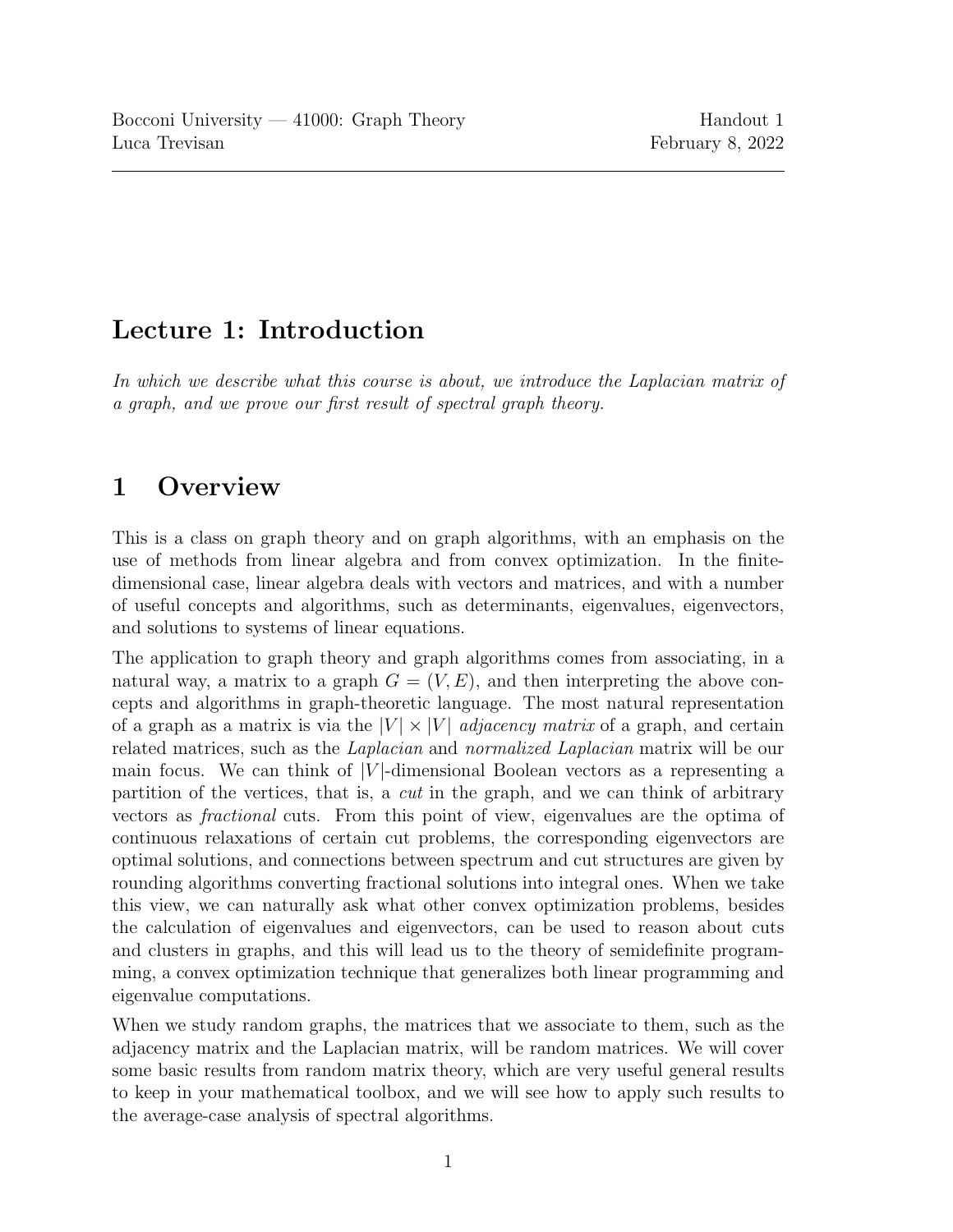An important property of random graphs is that they are *expander graphs*. We will study the connection between expansion, random walks and other useful properties, and we will see how to calculate the spectrum of Cayley graphs and how to combine Cayley graphs to construct expanders. Time permitting, we will look at percolation in graphs, a random process whose study ties together many of the techniques that we introduce in this course.

The course can be roughly subdivided into four parts: in the first two parts of the course we will study *spectral graph algorithms*, that is, graph algorithms that make use of eigenvalues and eigenvectors of the normalized Laplacian of the given graph, and we will derive both worst-case analyses (in the first part) and average-case analyses (in the second part) of such algorithms. In the third part of the course we will study semidefinite programming, and we will look at it as a way of making spectral techniques more robust, in a sense that we will make precise. In the last part of the course we will look at graph expansion and graph percolation.

## 1.1 Spectral Graph Algorithms

We will study approximation algorithms for the *sparsest cut* problem, in which one wants to find a cut (a partition into two sets) of the vertex set of a given graph so that a minimal number of edges cross the cut compared to the number of pairs of vertices that are disconnected by the removal of such edges.

This problem is related to estimating the edge expansion of a graph and to find balanced separators, that is, ways to disconnect a constant fraction of the pairs of vertices in a graph after removing a minimal number of edges.

Finding balanced separators and sparse cuts arises in clustering problems, in which the presence of an edge denotes a relation of similarity, and one wants to partition vertices into few clusters so that, for the most part, vertices in the same cluster are similar and vertices in different clusters are not. For example, sparse cut approximation algorithms are used for image segmentation, by reducing the image segmentation problem to a graph clustering problem in which the vertices are the pixels of the image and the (weights of the) edges represent similarities between nearby pixels.

Balanced separators are also useful in the design of divide-and-conquer algorithms for graph problems, in which one finds a small set of edges that disconnects the graph, recursively solves the problem on the connected components, and then patches the partial solutions and the edges of the cut, via either exact methods (usually dynamic programming) or approximate heuristic. The sparsity of the cut determines the running time of the exact algorithms and the quality of approximation of the heuristic ones.

We will study a spectral algorithm first proposed by Fiedler in the 1970s, and to put its analysis into a broader context, we will also study the Leighton-Rao algorithm,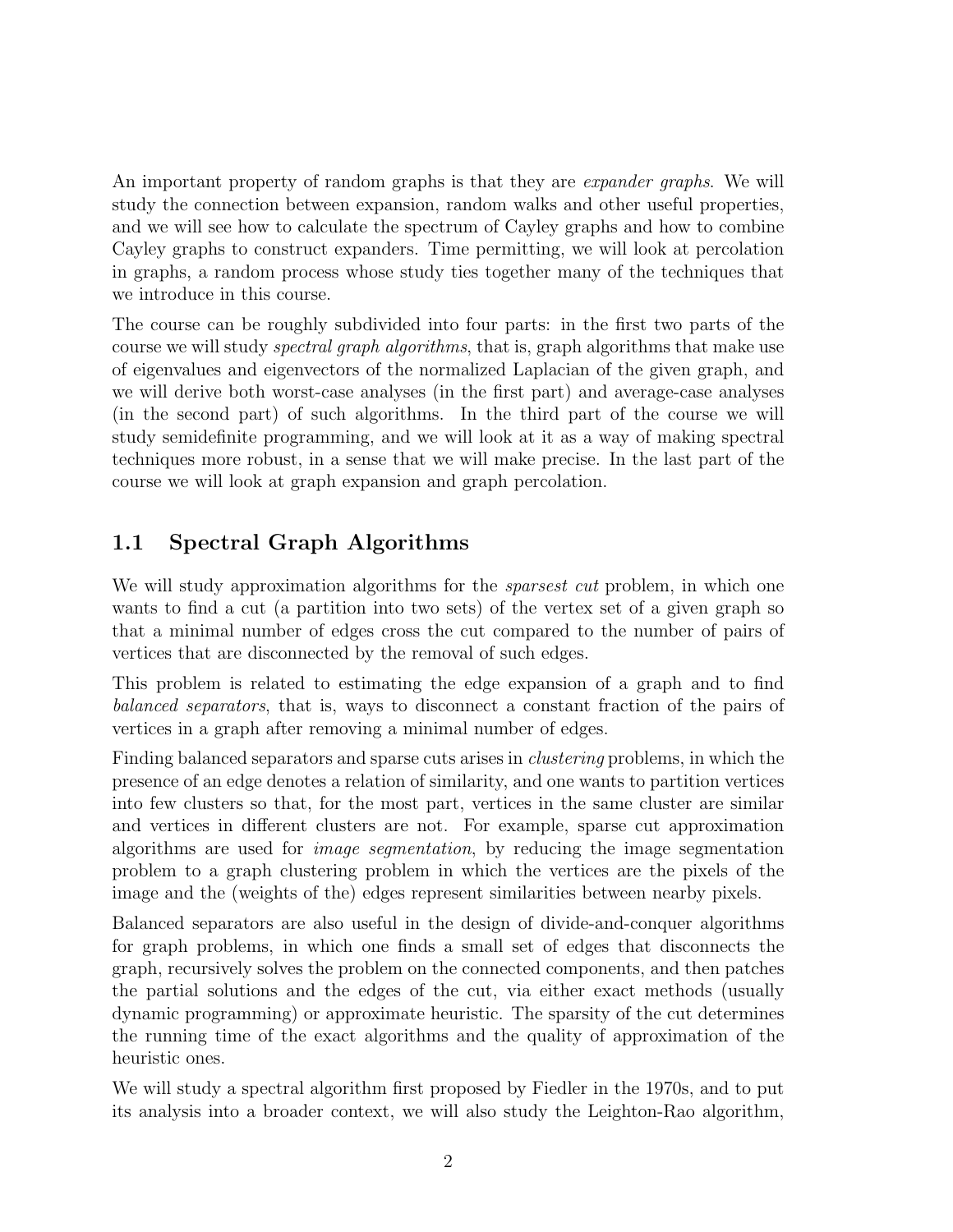which is based on linear programming, and the Arora-Rao-Vazirani algorithm, which is based on semidefinite programming. We will see how the three algorithms are based on conceptually similar continuous relaxations.

Before giving the definition of sparsest cut, it is helpful to consider examples of graphs that have very sparse cuts, in order to gain intuition.

Suppose that a communication network is shaped as a path, with the vertices representing the communicating devices and the edges representing the available links. The clearly undesirable feature of such a configuration is that the failure of a single edge can cause the network to be disconnected, and, in particular, the failure of the middle edge will disconnect half of the vertices from the other half.

This is a situation that can occur in reality. Most of Italian highway traffic is along the highway that connect Milan to Naples via Bologna, Florence and Rome. The section between Bologna and Florence goes through relatively high mountain passes, and snow and ice can cause road closures. When this happens, it is almost impossible to drive between Northern and Southern Italy. This is not an Italian exception: I was once driving from Banff, a mountain resort town in Alberta which hosts a mathematical institute, back to the US. Suddenly, traffic on Canada's highway 1 came to a stop. People from the other cars, after a while, got out of the cars and started hanging out and chatting on the side of the road. We asked if there was any other way to go in case whatever accident was ahead of us would cause a long road closure. They said no, this is the only highway here. Thankfully we started moving again in half an hour or so.

Now, consider a two-dimensional  $\sqrt{n} \times$ √  $\overline{n}$  grid. The removal of an edge cannot disconnect the graph, and the removal of a constant number of edges can only disconnected a constant number of vertices from the rest of the graph, but it is possible to remove just  $\sqrt{n}$  edges, a  $1/O(\sqrt{n})$  fraction of the total, and have half of the vertices be disconnected from the other half.

A k-dimensional hypercube with  $n = 2<sup>k</sup>$  is considerably better connected than a grid, although it is still possible to remove a vanishingly small fraction of edges (the edges of a dimension cut, which are a  $1/k = 1/\log_2 n$  fraction of the total number of edges) and disconnect half of the vertices from the other half.

Clearly, the most reliable network layout is the clique; in a clique, if an adversary wants to disconnect a  $p$  fraction of vertices from the rest of the graph, he has to remove at least a  $p \cdot (1-p)$  fraction of edges from the graph.

This property of the clique will be our "gold standard" for reliability. The expansion and the sparsest cut parameters of a graph measure how worse a graph is compared with a clique from this point of view.

For simplicity, here we will give definitions that apply only to the case of regular graphs.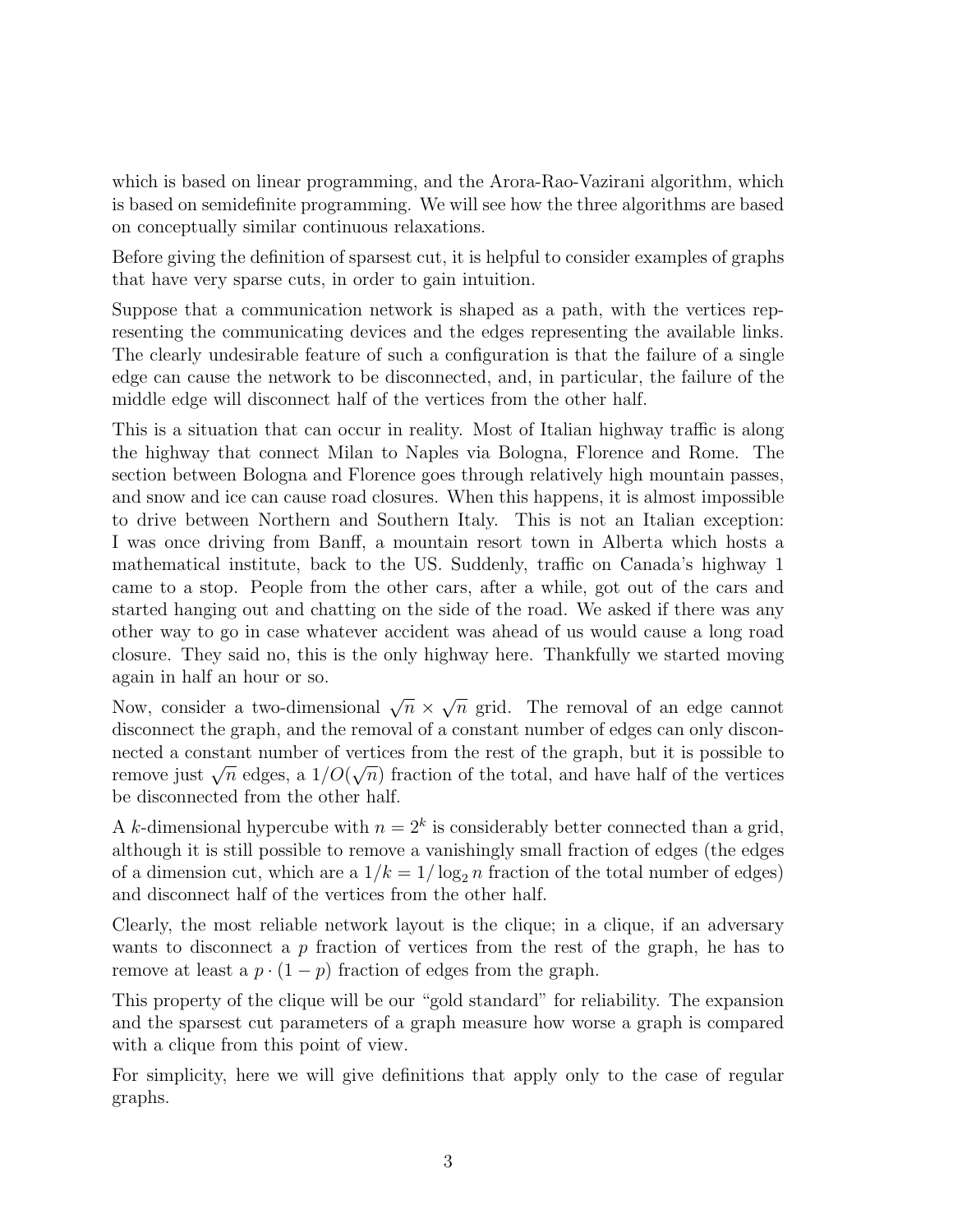**Definition 1 (Edge expansion of a set)** Let  $G = (V, E)$  be a d-regular graph, and  $S \subseteq V$  a subset of vertices. The edge expansion of S is

$$
\phi(S) := \frac{E(S, V - S)}{d|S|}
$$

where  $E(S, V - S)$  is the number of edges in E that have one endpoint in S and one endpoint in  $V - S$ .

 $d|S|$  is a trivial upper bound to the number of edges that can leave S, and so  $\phi(S)$ measures how much smaller the actual number of edges is than this upper bound. We can also think of  $\phi(S)$  as the probability that, if we pick a random node v in S and then a random neighbor  $w$  of  $v$ , the node  $w$  happens to be outside of  $S$ .

The quantity  $1 - \phi(S)$  is the average fraction of neighbors that vertices in S have within  $S$ . For example, if  $G$  represents a social network, and  $S$  is a subset of users of expansion .3, this means that, on average, the users in  $S$  have 70% of their friends within S.

If  $(S, V - S)$  is a cut of the graph, and  $|S| \leq |V - S|$ , then  $\phi(S)$  is, within a factor of two, the ratio between the fraction  $E(S, V-S)/|E| = 2E(S, V-S)/dn$  of edges that we have to remove to disconnect S from  $V - S$ , and the fraction  $|S| \cdot |V - S| / {\binom{n}{2}}$  $n \choose 2$  of pairs of vertices that become unreachable if we do so. We define the edge expansion of a cut as

$$
\phi(S, V - S) := \max\{\phi(S), \phi(V - S)\}
$$

The edge expansion of a graph is the minimum of the edge expansion of all cuts.

**Definition 2 (Edge expansion of a graph)** Let  $G = (V, E)$  be a d-regular graph, its edge expansion is

$$
\phi(G) := \min_{S:0 < |S| < |V|} \phi(S, V - S) = \min_{S:0 < |S| \le \frac{|V|}{2}} \phi(S)
$$

If A is the adjacency matrix of a d-regular graph  $G = (V, E)$ , then the normalized Laplacian of G is the matrix  $L := I - \frac{1}{d}A$ . We will prove the Cheeger inequalities: that if  $\lambda_1 \leq \lambda_2 \leq \cdots \leq \lambda_n$  are the eigenvalues of L, counted with multiplicities and sorted in nondecreasing order, then

$$
\frac{\lambda_2}{2} \le \phi(G) \le \sqrt{2\lambda_2}
$$

The lower bound  $\phi(G) \geq \frac{\lambda_2}{2}$  $\frac{\lambda_2}{2}$  follows by using the variational characterization of eigenvalues to think of  $\lambda_2$  as the optimum of a continuous optimization problem, and then realizing that, from this point of view,  $\lambda_2$  is actually the optimum of a *relaxation* of  $\phi(G)$ .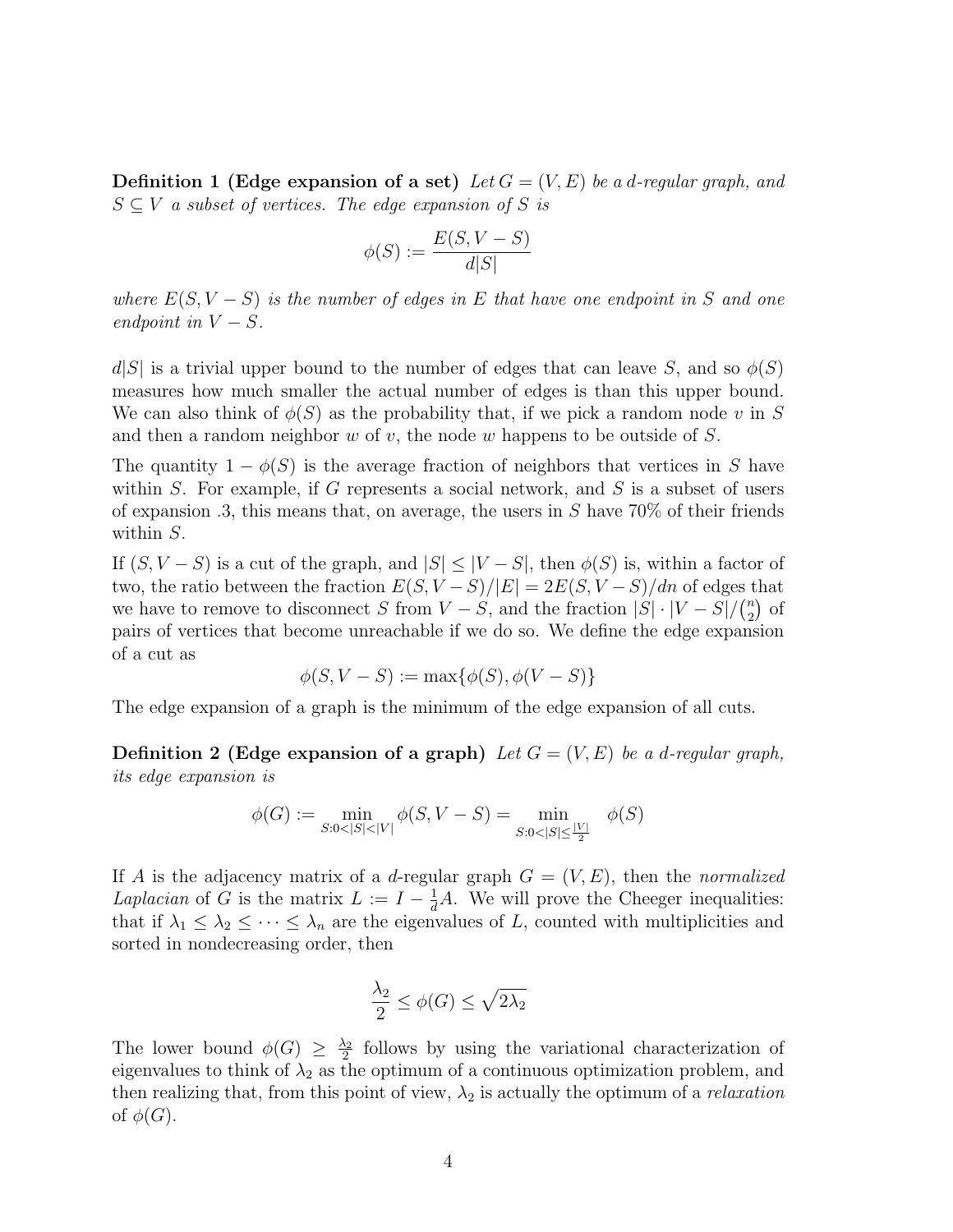The upper bound  $\phi(G) \leq$ √  $2\lambda_2$  has a constructive proof, showing that the set  $S_F$ returned by Fiedler's algorithm has size  $\leq |V|/2$  and satisfies  $\phi(S_F) \leq 2\sqrt{\lambda_2}$ . The two inequalities, combined, show that  $\phi(S_F) \leq 2\sqrt{\phi(G)}$  and provide a (tight) worstcase analysis of the quality of the cut found by Fiedler-s algorithm, compared with the optimal cut.

To put this result in a broader context, we will see the Leighton-Rao approximation algorithm, based on linear programming, which finds a cut of expansion  $\leq$  $\phi(G) \cdot O(\log |V|)$ , and the Arora-Rao-Vazirani algorithm, based on semidefinite programming, which finds a cut of expansion  $\leq \phi(G) \cdot O(\sqrt{\log |V|})$ . The spectral, linear programming, and semidefinite programming relaxation can all be seen as very related.

We will then consider combinatorial characterizations, and algorithms for other laplacian eigenvalues.

We will prove a "higher order" Cheeger inequality that characterizes  $\lambda_k$  for  $k \geq 2$ similarly to how the standard Cheeger inequality characterizes  $\lambda_2$ , and the proof will provide a worst-case analysis of spectral partitioning algorithms similarly to how the proof of the standard Cheeger inequality provides a worst-case analysis of Fiedler's algorithm.

The outcome of these results is that small Laplacian eigenvalues characterize the presence of sparse cuts in the graph. Analogously, we will show that the value of  $\lambda_n$ characterizes large cuts, and the proof a Cheeger-type inequality for  $\lambda_n$  will lead to the worst-case analysis of a spectral algorithm for max cut.

## 1.2 Finding Sparse Cuts and Cliques in Random Graphs

Complementing the worst-case analysis of spectral algorithms that we will see in the first part of the course, we will then see how to perform an average-case analysis of graph algorithms, assuming that the graph comes from certain natural and interesting probabilistic generative models. We will focus on two models: the Stochastic Block Model and the *Planted Clique* model.

In the special case that we will focus on, the Stochastic Block Model generates an n-vertex graph with a balanced sparse cut in the following way: we first randomly partition the vertices into two subsets of equal size, and then we sample random edges so that each pair of vertices on the same side of the partition is joined by an edge with probability  $p$ , and each pair of vertices on different sides of the partition is joined by an edge with probability q, where  $p > q$ . This models a network in which there are two types of nodes, and nodes of the same type are more likely to be joined by an edge. An important problem is, given a graph sampled from the Stochastic Block Model, to recover the partition, and hence correctly recover the "type" of each node.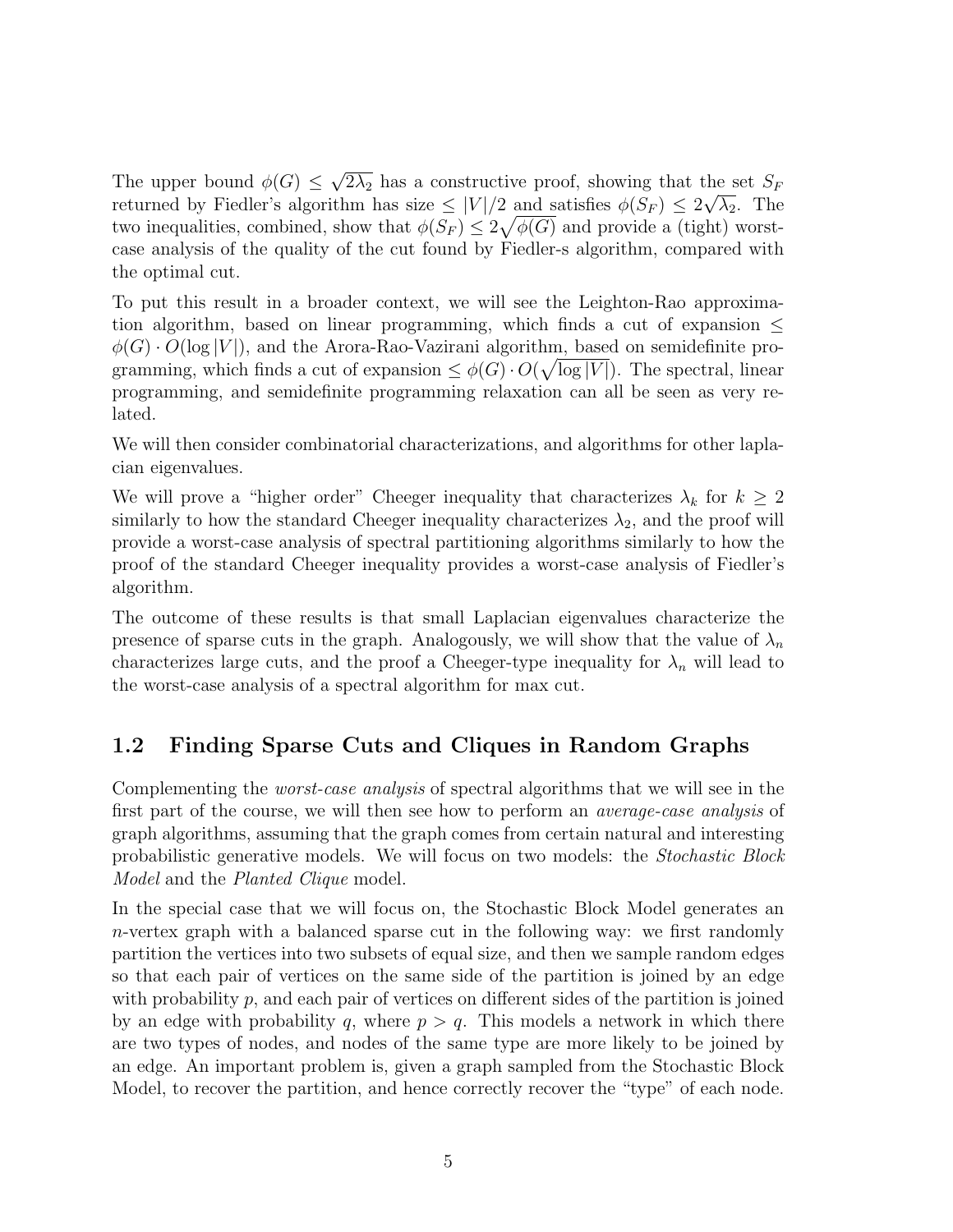For a fixed partition, the expectation of the adjacency matrix is (up to a small adjustment) a rank-2 matrix where the largest eigenvalue is  $(p+q) \cdot n/2$ , the second largest is  $(p - q) \cdot n/2$  and all the other eigenvalues are zero; furthermore, the eigenvector of the second eigenvalue is (up to a shift) a Boolean vector that indicates the type of each vertex. The key application of spectral algorithms here is that the adjacency matrix of the graph is a random matrix, and we know very strong concentration results for random matrices which tell us that a random matrix is usually very close, in operator norm, to its expectation. This will allow us to infer that the eigenvector of the second eigenvalue of the adjacency matrix that we see is going to be close to the eigenvector of the second eigenvalue of the average adjacency matrix, which, as we just said, gives us the partition and the types of the vertices.

In the Planted Clique distribution, we pick a random Erdös-Renyi graph and then choose a random subset of nodes and turn it into a clique. The goal is to find this "planted" clique. This is a special case of a number of inference problems and unsupervised machine learning problems. We can again reason about the expected adjacency matrix for a fixed choice of clique vertices, and see that its spectrum gives away the clique, and then reason about concentration of the empirical adjacency matrix around its expectation.

### 1.3 Semidefinite Programming

Semidefinite Programming is a class of convex optimization problems that generalizes both linear programming and the computation of eigenvalues of Hermitian matrices (and, in particular, the spectral methods discussed above). There are several applications of Semidefinite Programming to graph theory and graph algorithms, and we will limit ourselves to the setting of the average-case analysis of algorithms for the Stochastic Block Model and the Planted Clique problems.

In a nutshell, the improvements coming from Semidefinite Programming in these particular examples will come from the fact that Semidefinite Programming gives good approximations of the  $\ell_{\infty}$ -to- $\ell_1$  operator norm of a matrix and from the fact that random matrices concentrate around their expectation in a stronger way under this norm than under the  $\ell_2$ -to- $\ell_2$  operator norm which is the one controlling the performance of spectral algorithms. Furthermore, the  $\ell_{\infty}$ -to- $\ell_1$  norm is more robust to outliers than the  $\ell_2$ -to- $\ell_2$  norm, and this will translate into more robust algorithms.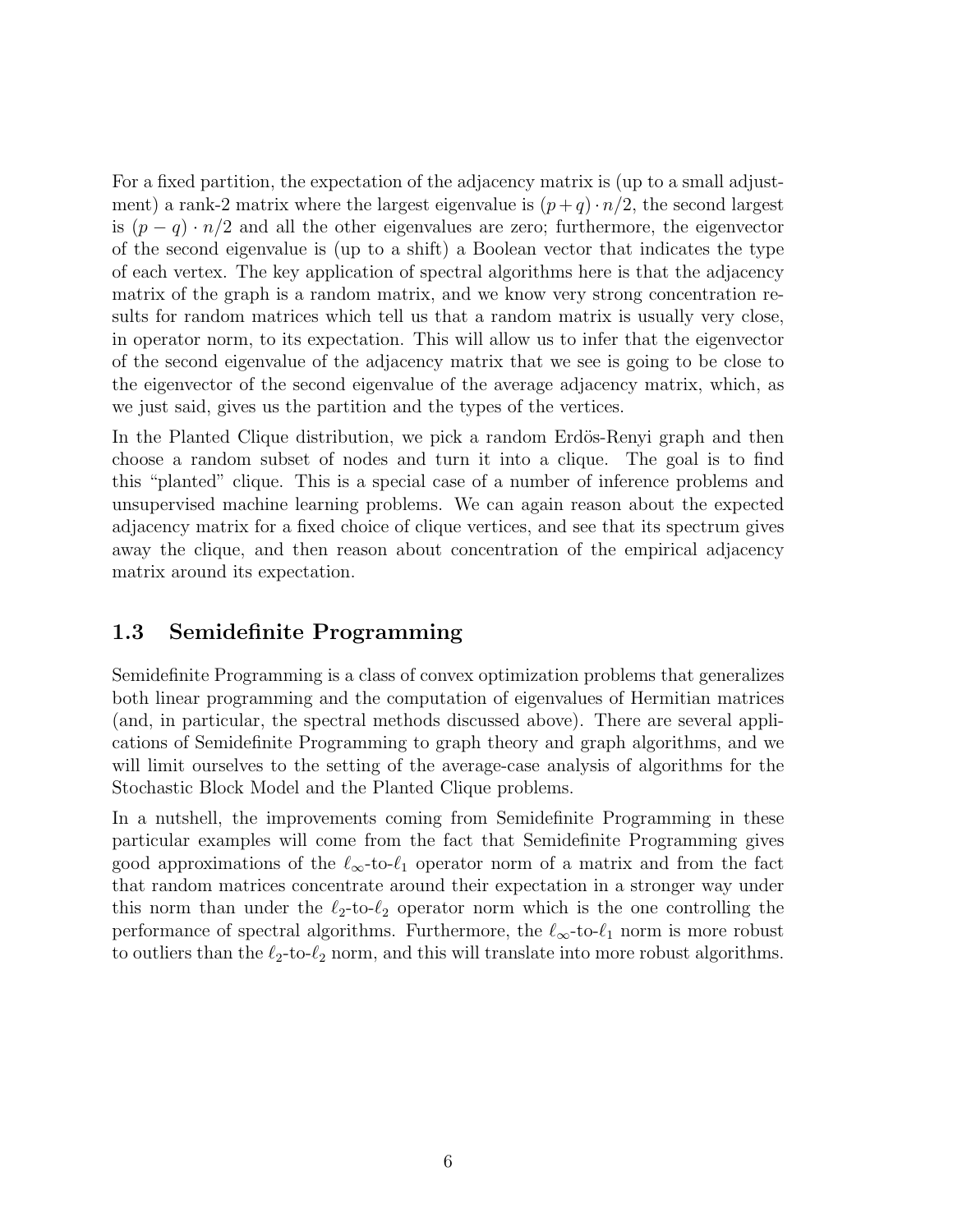### 1.4 Expansion, Random Walks, and Percolation

#### 1.4.1 Constructions and Applications of Expander Graphs

A family of constant-degree expanders is a collection of arbitrarily large graphs, all of degree  $O(1)$  and edge expansion  $\Omega(1)$ . Expanders are useful in several applications, and a common theme in such applications is that even though they are sparse, they have some of the "connectivity" properties of a complete graph.

For example, if one removes a  $o(1)$  fraction of edges from an expander, one is left with a connected component that contains a  $1 - o(1)$  fraction of vertices.

**Lemma 3** Let  $G = (V, E)$  be a regular graph of expansion  $\phi$ . Then, after an  $\epsilon < \phi$ fraction of the edges are adversarially removed, the graph has a connected component that spans at least  $1 - \epsilon/2\phi$  fraction of the vertices.

PROOF: Let d be the degree of G, and let  $E' \subseteq E$  be an arbitrary subset of  $\leq$  $|\epsilon|E| = \epsilon \cdot d \cdot |V|/2$  edges. Let  $C_1, \ldots, C_m$  be the connected components of the graph  $(V, E - E')$ , ordered so that  $|C_1| \geq |C_2| \geq \cdots \geq |C_m|$ . We want to prove that  $|C_1| \geq |V| \cdot (1 - 2\epsilon/\phi)$ . We have

$$
|E'| \ge \frac{1}{2} \sum_{i \ne j} E(C_i, C_j) = \frac{1}{2} \sum_i E(C_i, V - C_i)
$$

If  $|C_1| \leq |V|/2$ , then we have

$$
|E'| \ge \frac{1}{2} \sum_{i} d \cdot \phi \cdot |C_i| = \frac{1}{2} \cdot d \cdot \phi \cdot |V|
$$

but this is impossible if  $\phi > \epsilon$ .

If  $|C_1| \geq |V|/2$ , then define  $S := C_2 \cup \cdots \cup C_m$ . We have

$$
|E'| \ge E(C_1, S) \ge d \cdot \phi \cdot |S|
$$

which implies that  $|S| \leq \frac{\epsilon}{2\phi} \cdot |V|$  and so  $C_1 \geq \left(1 - \frac{\epsilon}{2\phi}\right)$  $\frac{\epsilon}{2\phi}$   $\Big) \cdot |V|$ .  $\Box$ 

In a d-regular expander, the removal of k edges can cause at most  $O(k/d)$  vertices to be disconnected from the remaining "giant component." Clearly, it is always possible to disconnect  $k/d$  vertices after removing k edges, so the reliability of an expander is essentially best possible.

Another way in which expander graphs act similarly to a complete graph is the following. Suppose that, given a graph  $G = (V, E)$ , we generate a sequence  $v_1, \ldots, v_k$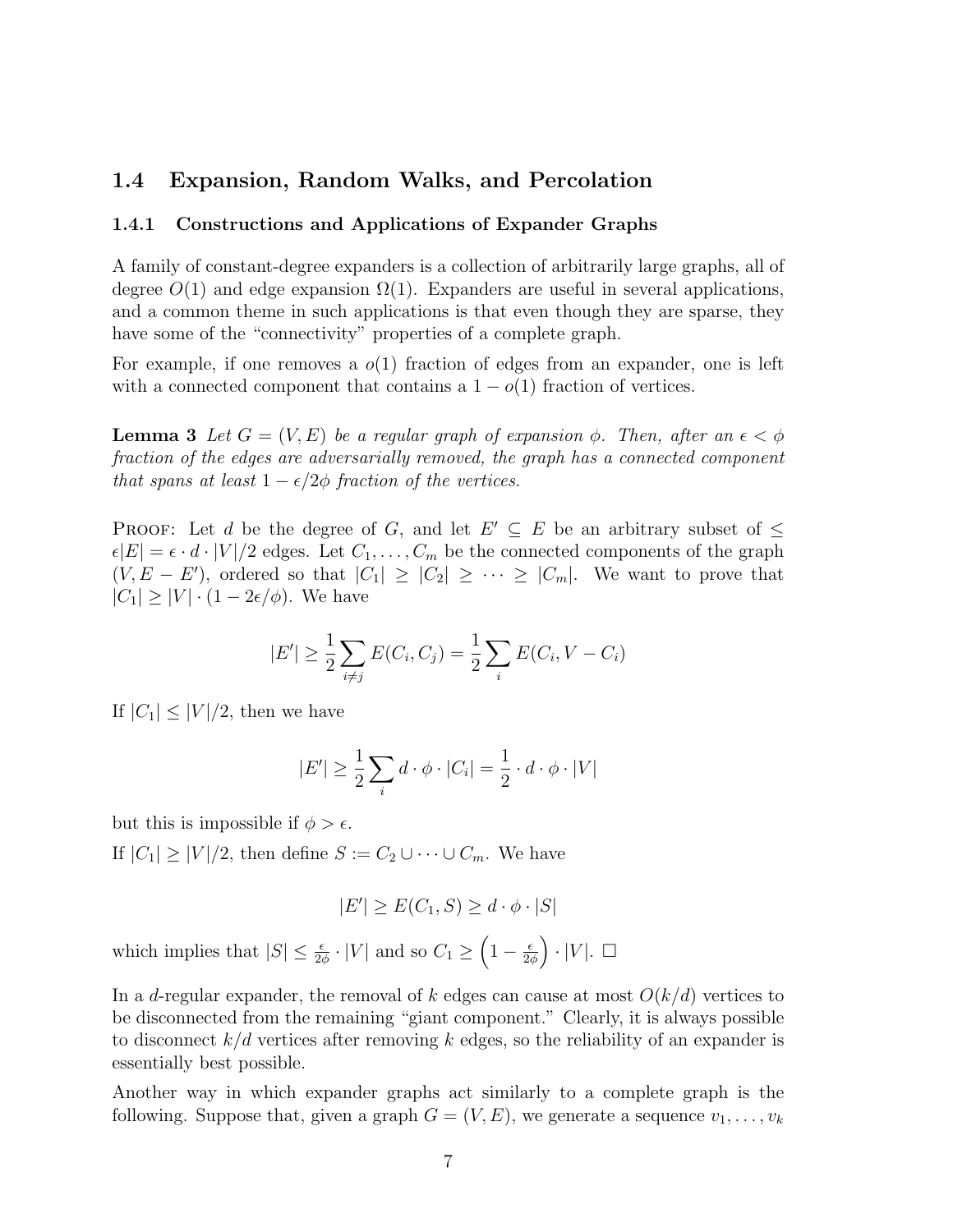by choosing  $v_1 \in V$  uniformly at random and then performing a  $(k-1)$ -step random walk. If  $G$  is a complete graph (in which every vertex has a self-loop), this process uses  $k \log |V|$  random bits and generates k uniform and independent random vertices. In an expander of constant degree, the process uses only  $\log |V| + O(k)$  random bits, and the resulting sequence has several of the useful statistical properties of a sequence generated uniformly at random. Especially in the case in which  $k$  is of the order of  $\log |V|$ , using  $O(\log |V|)$  instead of  $O(\log^2 |V|)$  random bits can be a significant saving in certain application. (Note, in particular, that the sample space has polynomial size instead of quasi-polynomial size.)

Constructions of constant-degree expanders are useful in a variety of applications, from the design of data structures, to the derandomization of algorithms, from efficient cryptographic constructions to being building blocks of more complex quasirandom objects.

There are two families of approaches to the explicit (efficient) construction of boundeddegree expanders. One is via algebraic constructions, typically ones in which the expander is constructed as a Cayley graph of a finite group. Usually these constructions are easy to describe but rather difficult to analyze. The study of such expanders, and of the related group properties, has become a very active research program. There are also combinatorial constructions, which are somewhat more complicated to describe but considerably simpler to analyze.

#### 1.4.2 Mixing time of random walks

If one takes a random walk in a regular graph that is connected and not bipartite, then, regardless of the starting vertex, the distribution of the  $t$ -th step of the walk is close to the uniform distribution over the vertices, provided that  $t$  is large enough. It is always sufficient for  $t$  to be quadratic in the number of vertices; in some graphs, however, the distribution is near-uniform even when  $t$  is just poly-logarithmic, and, indeed, the time is at most  $O\left(\frac{1}{\lambda}\right)$  $\frac{1}{\lambda_2} \log |V|$ , and thus it is at most logarithmic in expander graphs.

Among other applications, the study of the "mixing time" (the time that it takes to reach the uniform distribution) of random walks has applications to analyzing the convergence time of certain randomized algorithms.

The design of approximation algorithms for *combinatorial counting* problems, in which one wants to count the number of solutions to a given NP-type problem, can be reduced to the design of *approximately uniform sampling* in which one wants to approximately sample from the set of such solutions. For example, the task of approximately counting the number of perfect matchings can be reduced to the task of sampling almost uniformly from the set of perfect matchings of a given graph. One can design approximate sampling algorithms by starting from an arbitrary solution and then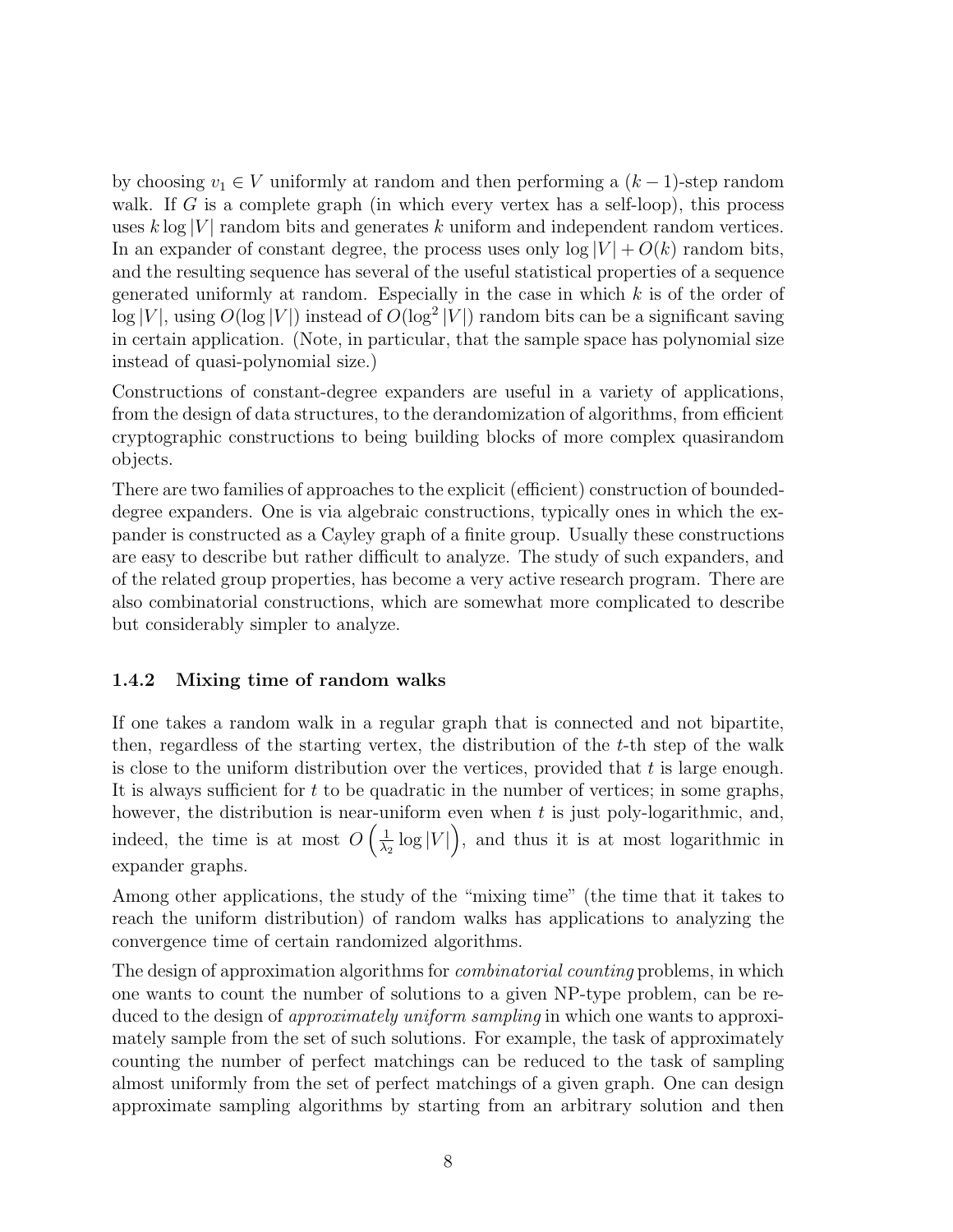making a series of random local changes. The behavior of the algorithm then corresponds to performing a random walk in the graph that has a vertex for every possible solution and an edge for each local change that the algorithm can choose to make. Although the graph can have an exponential number of vertices in the size of the problem that we want to solve, it is possible for the approximate sampling algorithm to run in polynomial time, provided that a random walk in the graph converges to uniform in time poly-logarithmic in its size.

The study of the mixing time of random walks in graphs is thus a main analysis tool to bound the running time of approximate sampling algorithms (and, via reductions, of approximate counting algorithms).

As a way of showing applications of results proved so far, we will show that, because of Cheeger's inequality, the mixing time is upper-bounded by  $O\left(\frac{1}{\phi}\right)$  $\frac{1}{\phi^2} \log |V|$ , and then we will use the dual of the Leighton-Rao relaxation to show that  $1/\phi$  can be upper-bounded by the congestion of a certain flow problem. We will apply this theory to the analysis of an algorithm that approximates the number of perfect matchings in a given dense bipartite graph.

#### 1.4.3 Percolation

Given a graph  $G = (V, E)$  and a parameter  $0 < p < 1$ , the bond percolation process applied to G is the process in which each edge of G is kept with probability  $p$  and deleted with probability  $1-p$ ; the choices for different edges are mutually independent. The main question about the percolation process is whether the residual graph has a large connected component. This problem originates in mathematical physics and it has found application in the study of network reliability, in the study of influence in social networks, and in epidemiological models.

We will see how to use spectral techniques, expansion, and properties of random walks to recover some of the basic results from the theory of percolation.

## 2 The Basics of Spectral Graph Theory

Given an undirected graph  $G = (V, E)$ , the approach of spectral graph theory is to associate a symmetric real-valued matrix to  $G$ , and to related the eigenvalues of the matrix to combinatorial properties of G.

For the sake of this lecture, we will restrict ourselves to the case in which  $G$  is a d-regular graph, and we will then see how to extend our results to apply to irregular graphs as well.

The most natural matrix to associate to  $G$  is the adjacency matrix  $A$  such that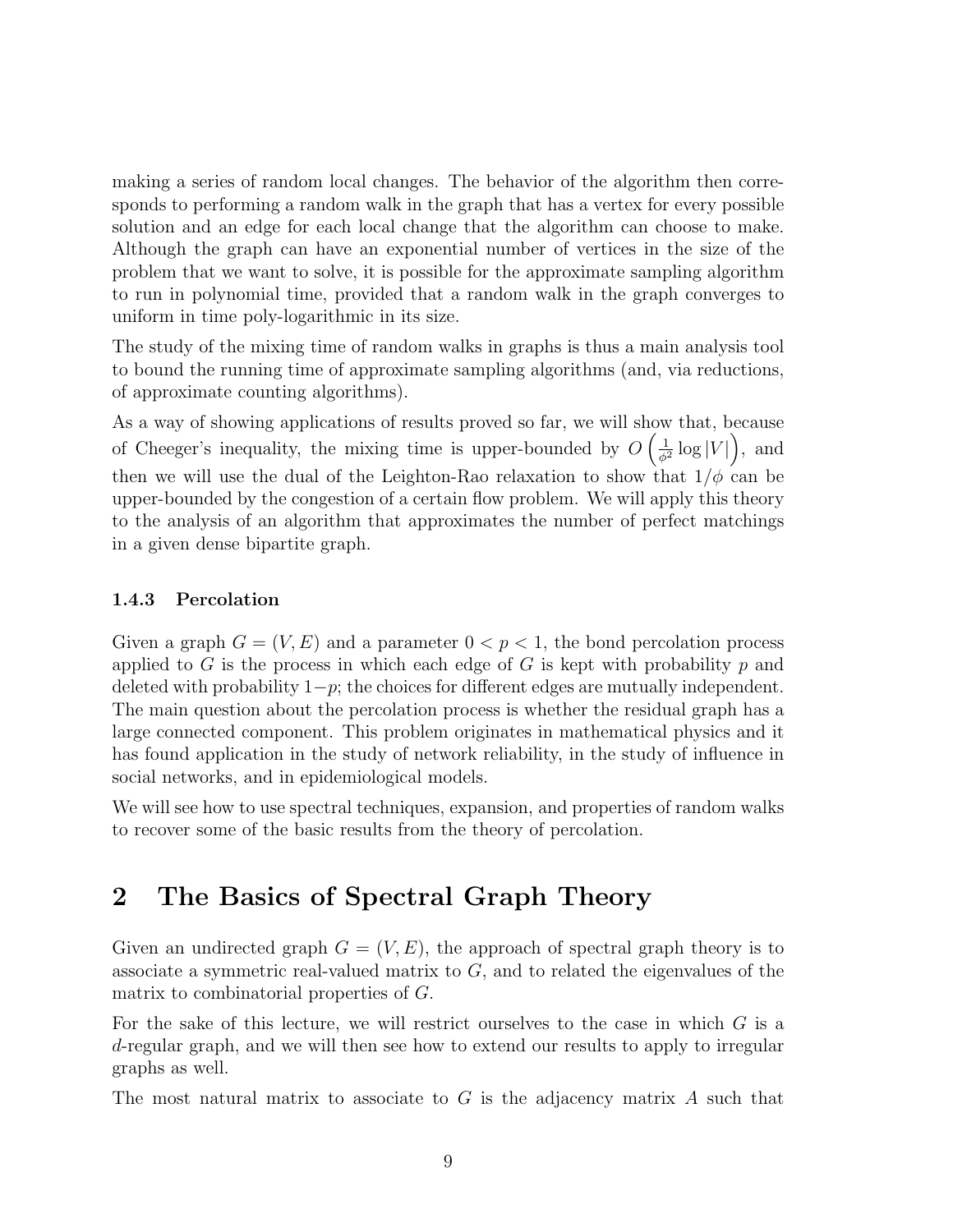$A_{i,j} = 1$  if  $\{i,j\} \in E$  and  $A_{i,j} = 0$  otherwise. In the second part of the course, in which we will study expander graphs, the adjacency matrix will indeed be the most convenient matrix to work with. For the sake of the algorithms that we will analyze in the first part of the course, however, a slight variation called the normalized Laplacian is more convenient.

There are a few ways to motivate the definition of the Laplacian. One way is the following: the variational characterization of the eigenvalues of real symmetric matrices tells us that we can think of the eigenvalues of  $M$  as optima of min-max optimization problems in which vectors  $\mathbf{x} \in \mathbb{R}^V$  are feasible solutions and the cost function is the Rayleigh quotient

$$
R_M(x) = \frac{\mathbf{x}^T M \mathbf{x}}{\mathbf{x}^T \mathbf{x}}
$$

We know that every homogeneous polynomial of degree 2 can be realized as  $x^T M x$ for some matrix M, and, if we want to study cuts in a graph  $G = (V, E)$ , it makes sense to choose a matrix M such that

$$
\mathbf{x}^T M \mathbf{x} = \sum_{\{u,v\} \in E} (x_u - x_v)^2
$$

because, if  $\mathbf{x} \in \{0,1\}^V$  is a Boolean vector, representing a cut in the graph, then the right-hand-side expression above is counting the number of edges that cross the cut, and so optimization problems with the above cost functions will be relaxations of cut problems.

Some calculations show that the matrix having such a property is  $dI - A$ , which is called the Laplacian matrix of G. Indeed, we can verify that

$$
\mathbf{x}^T(dI - A)\mathbf{x} = \sum_{\{u,v\} \in E} (x_u - x_v)^2
$$

because both expressions are easily seen to be equal to

$$
\sum_{v} dx_v^2 - 2 \sum_{\{u,v\} \in E} x_u x_v
$$

As we will see in a moment, the eigenvalues of  $dI - A$  are in the range  $[0, 2d]$ , and it is not hard to see that their sum is  $dn$ , so it is convenient to divide the Laplacian matrix by d so that the range and the average values of the eigenvalues of the resulting matrix are independent of the degree. (This degree independence will make it possible to generalize results to the irregular case.)

We have thus reached the following definition.

Definition 4 (Normalized Laplacian) The normalized Laplacian matrix of an undirected d-regular graph  $G = (V, E)$  is  $L := I - \frac{1}{d}A$ .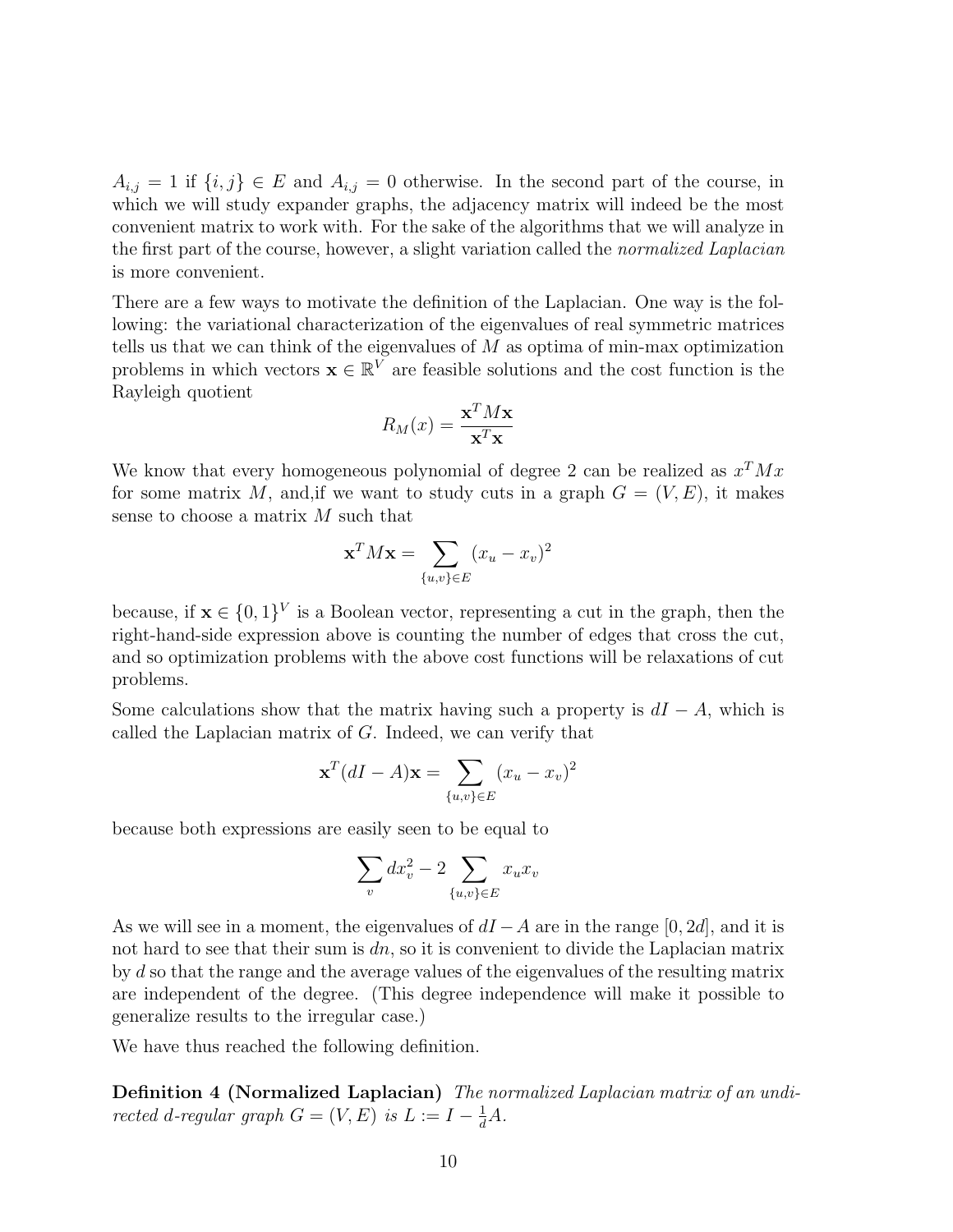We shall now prove the following relations between the eigenvalues of  $L$  and certain purely combinatorial properties of G.

**Theorem 5** Let G be a d-regular undirected graph, let A be the adjacency matrix of G, and  $L = I - \frac{1}{d}$  $\frac{1}{d}$  · A be the normalized Laplacian matrix of G. Let  $\lambda_1 \leq \lambda_2 \leq \cdots \leq \lambda_n$ be the real eigenvalues of L with multiplicities, in nondecreasing order. Then

- 1.  $\lambda_1 = 0$  and  $\lambda_n \leq 2$ .
- 2.  $\lambda_k = 0$  if and only if G has at least k connected components.
- 3.  $\lambda_n = 2$  if and only if at least one of the connected components of G is bipartite.

Note that the first two properties imply that the multiplicity of 0 as an eigenvalue is precisely the number of connected components of G.

**PROOF:** By the characterization of the Rayleigh quotient of  $L$  that we established above, and from the variational characterization of eigenvalues, we have

$$
\lambda_1 = \min_{\mathbf{x} \in \mathbb{R}^n - \{\mathbf{0}\}} \frac{\sum_{\{u,v\} \in E} (x_u - x_v)^2}{d \sum_{v} x_v^2}
$$

and so  $\lambda_1 \geq 0$  because the Rayleigh quotient, being a ratio of sums of squares, is always non-negative.

If we take  $\mathbf{1} = (1, \ldots, 1)$  to be the all-one vector, we see that its Rayleigh quotient is 0, and so 0 is the smallest eigenvalue of  $L$ , with 1 being one of the vectors in the eigenspace of 1.

We also have the following formula for  $\lambda_k$ :

$$
\lambda_k = \min_{S \text{ } k-\text{dimensional subspace of } \mathbb{R}^n} \quad \max_{\mathbf{x} \in S-\{\mathbf{0}\}} \quad \frac{\sum_{\{u,v\} \in E} (x_u - x_v)^2}{d \sum_{v} x_v^2}
$$

So, if  $\lambda_k = 0$ , there must exist a k-dimensional space S such that for every  $\mathbf{x} \in S$ and every  $\{u, v\} \in E$ , we have  $x_u = x_v$ , and so  $x_u = x_v$  for every  $u, v$  which are in the same connected component. This means that each  $x \in S$  must be constant within each connected component of  $G$ , and so the dimension of  $S$  can be at most the number of connected components of  $G$ , meaning that  $G$  has at least  $k$  connected components.

Conversely, if G has at least k connected components, we can let S be the space of vectors that are constant within each component, and S is a space of dimension at least  $k$  such that for every element  $x$  of  $S$  we have

$$
\sum_{\{u,v\} \in E} (x_u - x_v)^2 = 0
$$